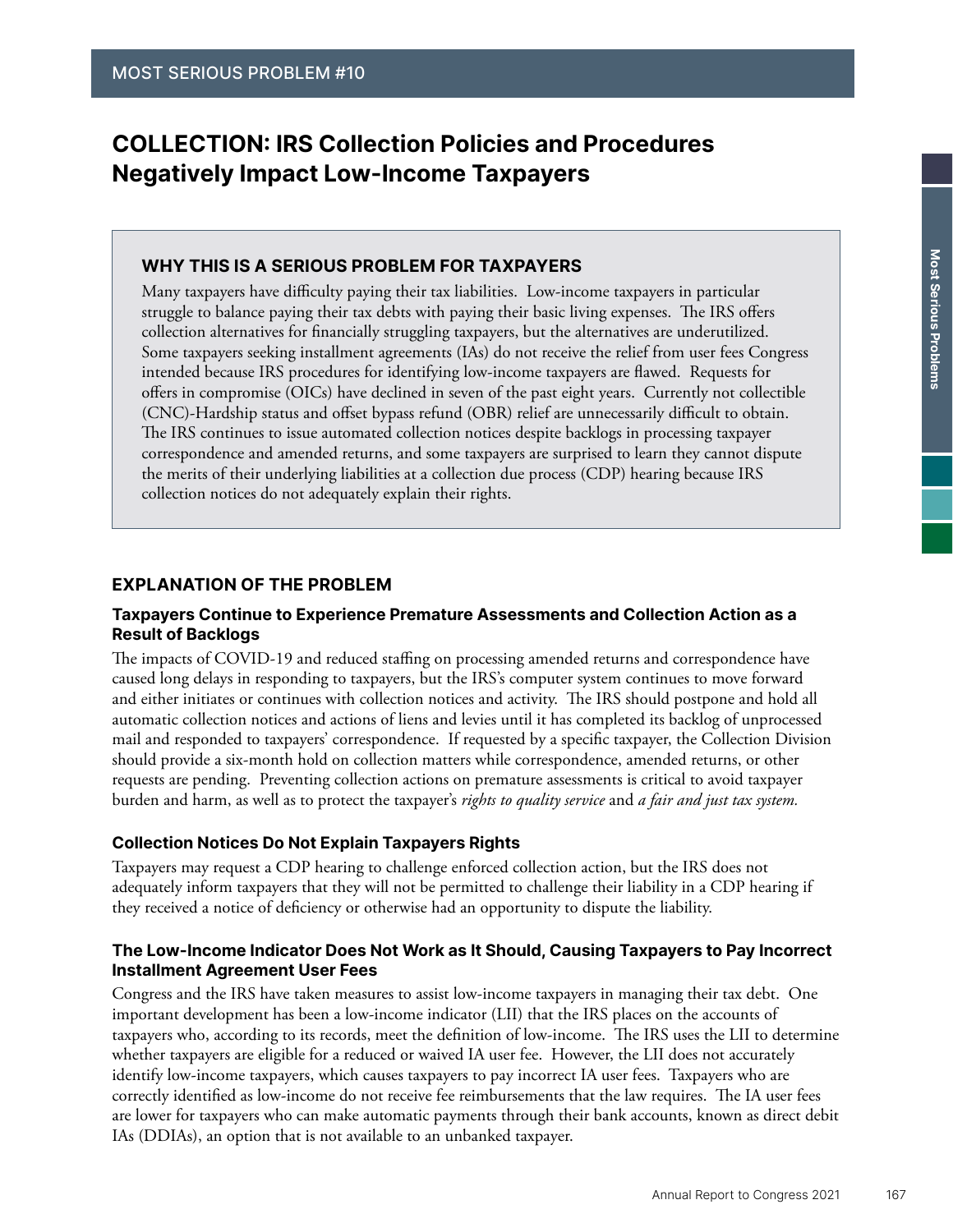#### Collection Relief Is Underutilized

CNC-Hardship designations are difficult to obtain, requests for OICs declined in seven of the past eight years, and OBRs involve such short timeframes that many taxpayers are not able to receive them.

#### ANALYSIS

The National Taxpayer Advocate has long advocated that taxpayers who owe a tax debt should be responsible for that debt but not at the expense of suffering economic hardship.<sup>1</sup> This mirrors the approach taken by Congress. Congress granted broad levy authority to the IRS under IRC § 6331 but also recognized the need to balance this power with the needs of taxpayers facing economic hardship. For example, Congress exempted certain property from levy, including clothes and schoolbooks, tools of a trade, and unemployment benefits.2 If a levy is creating an economic hardship, the IRS must release the levy under IRC  $\frac{6343(a)(1)(D)^3}{2}$ "Economic hardship" is present when a levy "will cause an individual taxpayer to be unable to pay his or her reasonable basic living expenses."4

The IRS uses the Federal Poverty Level guidelines to determine whether a taxpayer qualifies for certain protections. For example, some "low-income" taxpayers with adjusted gross incomes (AGIs) of 250 percent or less of the Federal Poverty Level qualify to pay a reduced IA user fee.5 For the 48 contiguous states, the 2021 Federal Poverty Level for a one-person household is \$12,880, and for a family of four it is \$26,500. In the same year, 250 percent of the poverty level for a one-person household is \$32,200, and for a family of four it is \$66,250.6

Being low-income often means a person is less likely to have access to quality broadband internet.7 He or she is less likely to have access to reliable childcare and stable housing.<sup>8</sup> Low-income taxpayers are less likely to have legal representation during an audit. $^9\,$  They are less likely to have a bank account. $^{10}\,$  These and other conditions impact a low-income taxpayer's ability to navigate the IRS collection process or recover from the shock of an unexpected collection action.

To its credit, the IRS has recognized the need to alleviate the burden on taxpayers struggling to balance paying their tax debt with paying their basic living expenses, particularly in response to the COVID-19 pandemic.<sup>11</sup> The IRS identified low-income taxpayers as a "traditionally underserved" community and plans to "identify best practices and customize [its] approach to meet the specific needs of each underserved segment and provide personalized education and outreach through the service channels and in the languages preferred by these taxpayers."12 Meanwhile, some processes intended to help low-income taxpayers do not work as they should. The IRS and Congress can do more to accommodate the needs of low-income taxpayers in collection actions.

#### Processing Delays and Correspondence Backlogs Result in Premature Collection Action

The impacts of COVID-19 and reduced staffing on processing amended returns and correspondence have caused long delays in responding to taxpayers. For example, if the IRS asserted a late filing penalty and the taxpayer responded with proof of mailing or a reasonable cause defense, the taxpayer may still be waiting to hear from the IRS many months later. Even though the IRS has not caught up on processing paper returns and correspondence, the IRS's computer system continues to move forward and either initiates or continues with collection notices and activity. The National Taxpayer Advocate requests the IRS defer all collection activity until 45 days after the IRS addresses the merit of the taxpayer's request or response to an adjustment, an assessment, or proposed liability. In other words, as the impacts of COVID-19 and reduced staffing continue to delay processing of paper correspondence, the IRS should hold all automatic collection notices and suspend collection actions, such as filing Notices of Federal Tax Liens (NFTLs) and issuing levies, until the IRS has completed its backlog of unprocessed mail and responded to taxpayers' correspondence. In addition, if requested by a specific taxpayer, the Collection Division should provide longer holds on collection actions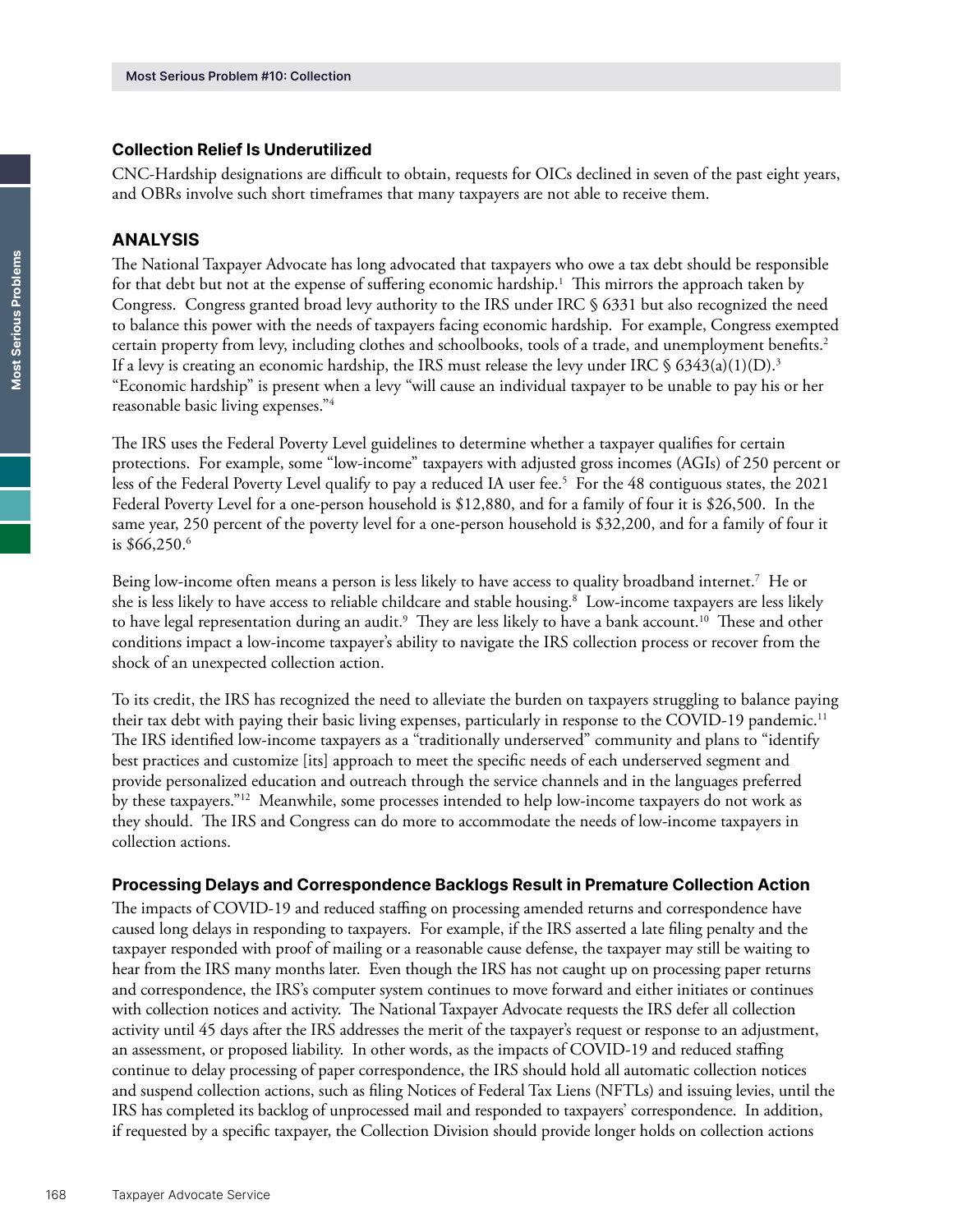while the correspondence, amended return, or other requests are pending. IRS guidance permits employees to stop sending collection notices to taxpayers for a specified number of weeks.13 This prevents the IRS from proceeding with collection action. For example, if an employee requests additional information from the taxpayer by telephone, the employee will suppress collection notices to give the taxpayer time to respond. Suppressing collection notices generally lasts for nine weeks at the most.<sup>14</sup> This hold period on collection notices or enforcement is inadequate based upon the extended processing delays experienced by taxpayers. The National Taxpayer Advocate requests the IRS use a six-month hold absent serious compliance risk.

### Taxpayers Who Petitioned the Tax Court Experienced Premature Assessments and Collection Action

As the IRS processed the backlog of mail held during the pandemic, it issued a high volume of notices of deficiency to taxpayers. The notices of deficiency provided taxpayers the ability to contest the tax adjustments to the U.S. Tax Court. When a taxpayer timely files a petition with the U.S. Tax Court, the IRS is prohibited from finalizing the assessment until the Tax Court decision has become final.<sup>15</sup> Corresponding with this high volume of notices was an increase in the number of petitions filed with the U.S. Tax Court.<sup>16</sup> The surge in petitions resulted in processing delays and backlogs for the Tax Court, as it could not timely process the drastic increase and was unable to serve timely notice of the filings to the IRS.

Without notice of the filing of the petition, the IRS's automated systems continued to finalize assessments and pursued collection actions against many taxpayers where assessment and collection should have been suspended pending litigation in the U.S. Tax Court. Consequently, taxpayers have been unnecessarily dealing with collection issues.

Collaborative efforts between the IRS, the IRS Office of Chief Counsel, TAS, the Tax Court, and practitioners resulted in a plan of action to reverse the premature assessments and to prevent continued premature assessments going forward – at least until the Tax Court's backlog is resolved. The Tax Court agreed to electronically provide the IRS with the limited data needed to identify petitioned cases quickly and systemically to prevent and reverse premature assessments. Resolving premature assessments prevents premature collection actions downstream. We encourage the continuation of this process into the future as a proactive measure to prevent future premature assessments, which was an issue before the pandemic. If this procedure were made permanent, premature assessments could be a thing of the past.

#### Premature Assessments Existed Before the COVID-19 Pandemic

IRC § 6213 prevents the IRS from making an assessment within 90 days of it mailing a notice of deficiency (150 days if the taxpayer is out of the country). IRC  $\S$  6503(a)(1) suspends the assessment statute for the period of time the IRS is prohibited from making an assessment (90 or 150 days) plus 60 days. The 60-day period is an additional period that "is allowed by law to process the assessment plus any time remaining on the assessment statute at the time the notice of deficiency was issued."17

Pursuant to its procedures (other than those that apply to cases in Appeals, discussed below), the IRS suspends the assessment period for 105 days (165 for taxpayers outside the United States) after the mailing of the notice of deficiency. The suspension period is the sum of 90 days (or 150 days if the taxpayer is outside the United States) plus an additional 15 days to determine if the taxpayer has filed a petition.<sup>18</sup> The 105 days may be insufficient, however, if the taxpayer filed a Tax Court petition near the 90- or 150-day deadline and the Court's service on the IRS Office of Chief Counsel is delayed by more than 15 days.

The IRS benefits from a 60-day addition to its assessment statute to complete assessment processing. Extending the suspense period by an additional 15 days beyond the existing 15-day suspense period still affords the IRS a minimum of 30 days, plus any time remaining on the period of limitations for assessment, in which to make its default assessments.19 While we recognize this additional 15-day extension may prove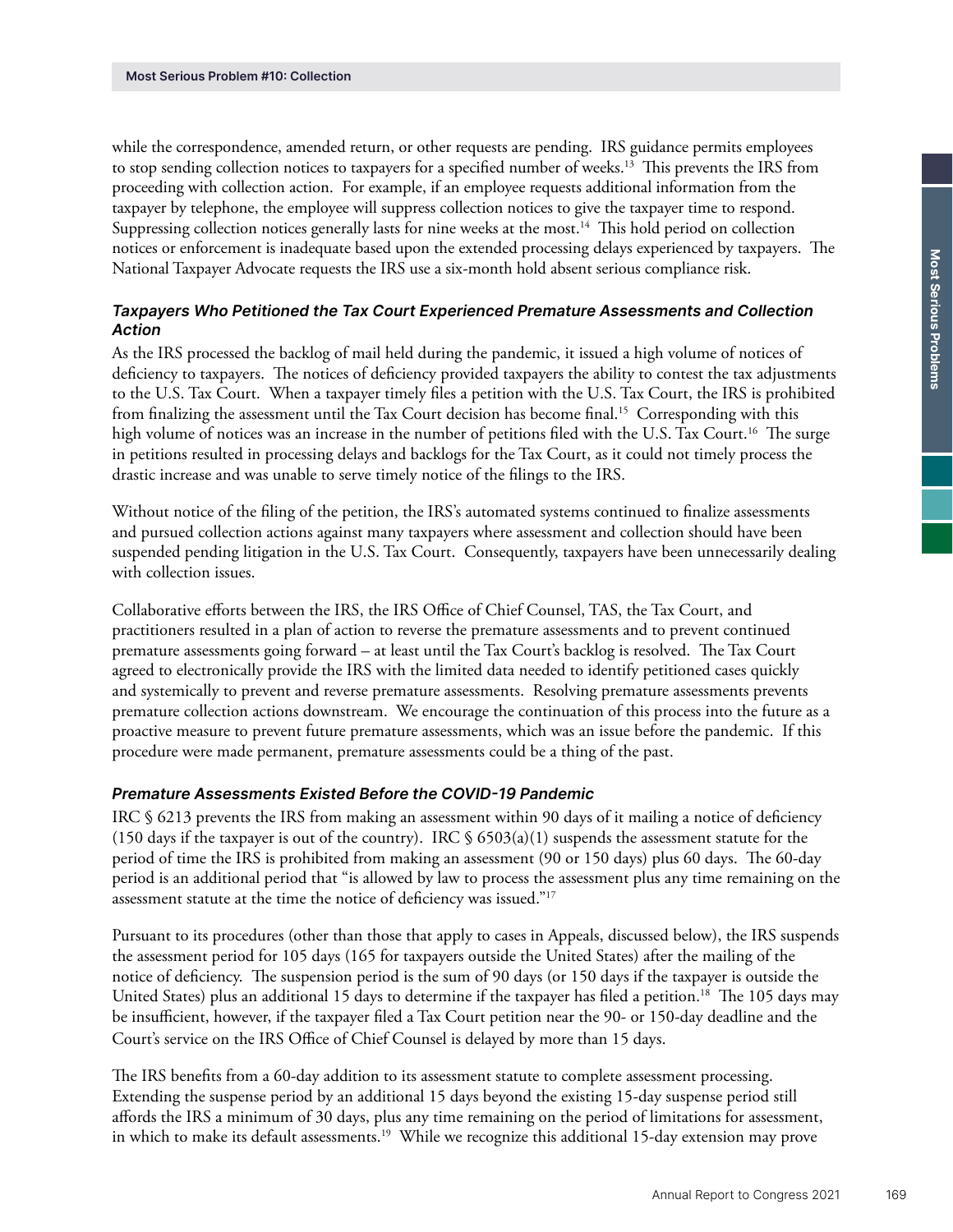challenging for some field cases that must be shipped to an IRS campus for assessment processing, extending the suspense period should present minimal or no difficulty for cases already at the campus – where premature assessments most often occur. Under normal IRS processing procedures, assessments are usually made with at least one year or more on the assessment statute.

TAS reviewed the premature assessments that occurred during the first four months of fiscal year (FY) 2021, comparing this data to the same time period in FY 2020.<sup>20</sup> The data showed that 95 percent of the premature assessments identified in FY 2020 occurred in the campus, and 82 percent of the premature assessments in FY 2021 were also the result of campus assessments. Our analysis revealed that it took an average of 25.5 days from the date of petition for cases to appear on a docket list in FY 2020. This average doubled to 53 days in FY 2021 during the same period. Increasing the suspense period from 15 to 30 days in its internal procedures would have prevented 90 percent of the premature assessments identified in FY 2020.

To avoid burdening taxpayers with potential premature assessments, the National Taxpayer Advocate recommends the IRS change its internal procedures to wait for 120 days (rather than 105 days) after it issues a notice of deficiency before assessing additional tax. Our recommendation is consistent with Appeals' 30-day suspension period for cases in which Appeals issues the notice of deficiency.21 Preventing premature assessments is critical and is needed to avoid taxpayer burden and harm, as well as to protect the taxpayer's *rights to quality service* and *a fair and just tax system.*

### IRS Notices Do Not Adequately Inform Taxpayers They Will Not Be Able to Dispute the Underlying Liability in a Collection Due Process Proceeding

Under IRC §§ 6320 and 6330, taxpayers may request an independent review of an NFTL filed by the IRS or of a proposed levy action.22 The purpose of these CDP rights is to give taxpayers adequate notice of IRS collection activity and a meaningful hearing after the IRS files an NFTL and before the IRS deprives them of property by levy action. In a CDP hearing, a taxpayer may raise a variety of issues, such as collection alternatives or spousal defenses, but may only dispute the underlying liability if the taxpayer did not actually receive a notice of deficiency or *did not otherwise have an opportunity to dispute such liability*. 23 The opportunity to dispute a tax liability includes the opportunity to challenge the liability in an administrative hearing before the IRS Independent Office of Appeals or in a judicial proceeding.<sup>24</sup>

At the conclusion of a CDP hearing, the taxpayer, within 30 days of the Settlement Officer's determination, may petition the Tax Court for review of the determination.25 If the taxpayer's underlying liability was not at issue in the CDP hearing, the taxpayer cannot dispute the underlying liability in the Tax Court proceedings.<sup>26</sup>

For example, the IRS systemically assesses certain types of penalties, for which it is not required to issue a notice of deficiency, and initiates the collection process. As of 2018, the IRS was sending a version of Notice CP 15, Notice of Penalty Charge, informing the taxpayer of a penalty assessment under IRC § 6038 but making only a passing reference to the right to seek a conference with IRS Appeals. Page two of Notice CP 15, toward the end of the page, advises: "If you wish to appeal this penalty, send the IRS at the address shown on page 1 of this notice a written request to appeal within 30 days from the date of this notice. Your request should include any explanation and documents that will support your position. Your explanation should reflect all facts that you contend are reasonable cause for not asserting this penalty."

The IRS's position is that correspondence that advises taxpayers of their right to seek a conference with IRS Appeals constitutes an "opportunity to dispute such liability," even when the taxpayer does not respond to the notice or have an Appeals conference, and courts have agreed with the IRS.<sup>27</sup> Taxpayers who later request a CDP hearing are surprised to learn they cannot dispute the merits of the assessment and that an Appeals conference, briefly noted on page two of Notice CP 15, was their only opportunity to dispute the underlying liability in a prepayment forum before the IRS can proceed with enforced collection. The notice fails to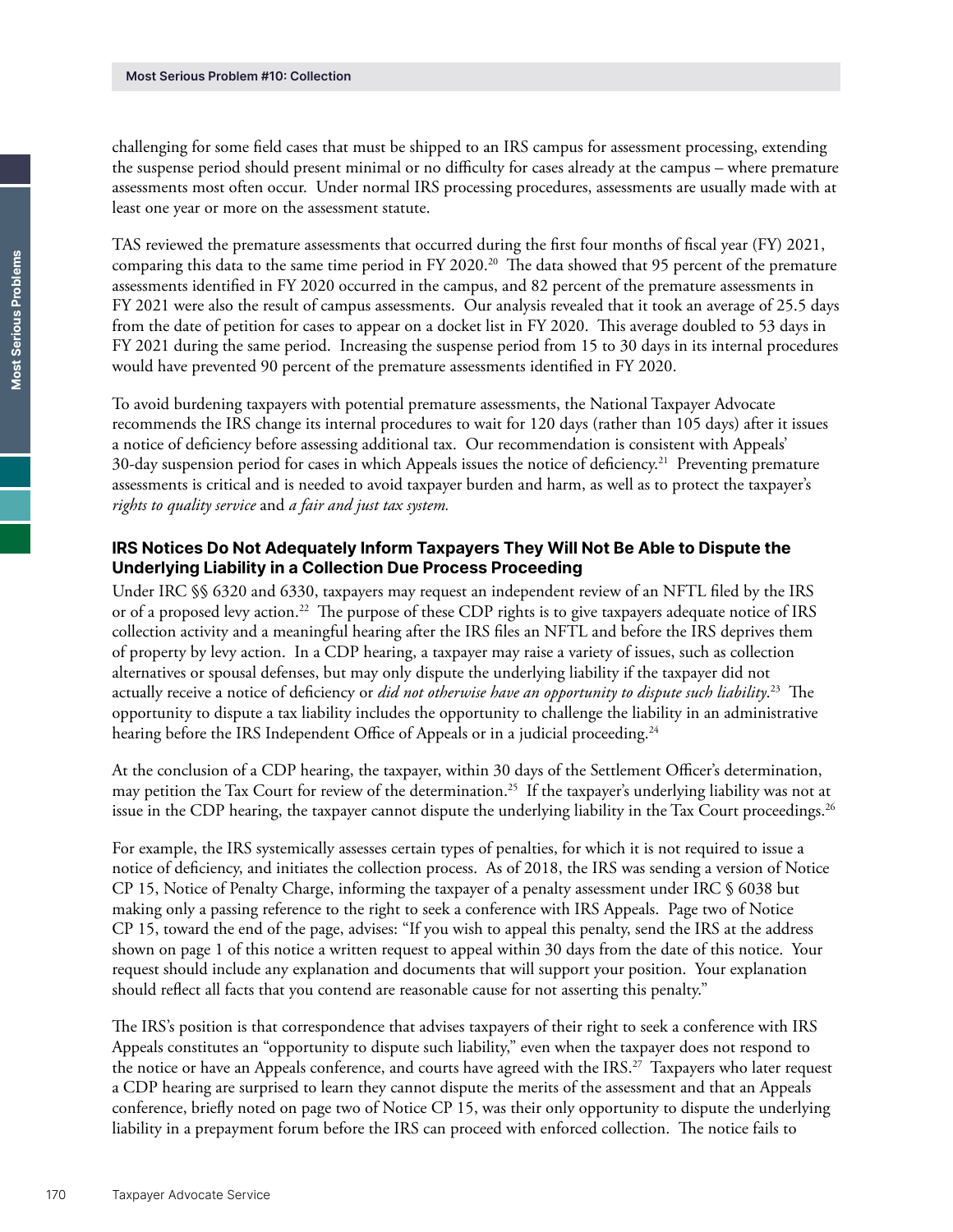provide taxpayers with an explanation of the consequences of not filing a protest upon receipt of Notice CP 15. The few sentences in the IRS collection notice on page two do not provide sufficient information for taxpayers to understand their rights and the serious consequences of not filing a protest with the early collection notice.

The National Taxpayer Advocate recommends that the IRS revise Notice CP 15 and any other notices that in its view constitute "an opportunity to dispute such liability" to include complete information about taxpayers' rights to seek an administrative appeal, that the notice constitutes "an opportunity to dispute" the liability, and that the taxpayer cannot dispute the merits of the underlying liability at a future CDP hearing or with the U.S. Tax Court.<sup>28</sup>

### The IRS Does Not Accurately Identify Low-Income Taxpayers on Its Systems, Resulting in Incorrect Installment Agreement User Fees and Failures to Reimburse User Fees as the Law Requires

IAs are an important tool because they allow taxpayers to pay their tax debts in increments.29 During this period, the IRS will not generally levy a taxpayer's property or rights to property (*e.g*., bank accounts or wages) to collect back taxes while taxpayers continue to make monthly payments.<sup>30</sup> The IRS may file NFTLs and offset refunds, however.<sup>31</sup>

As the impacts of COVID-19 and reduced staffing continue to delay processing of paper correspondence, the IRS should hold all automatic collection notices and suspend collection actions, such as filing Notices of Federal Tax Liens and issuing levies, until the IRS has completed its backlog of unprocessed mail and responded to taxpayers' correspondence.

Taxpayers are often surprised to learn there is a user fee for a long-term IA, meaning an IA with a duration of more than six months.<sup>32</sup> The fee varies and may be reimbursable depending on whether the agreement is a DDIA, whether the IA is being reinstated after a default, and whether the taxpayer is low-income.33 Lowincome taxpayers for this purpose are those whose incomes do not exceed 250 percent of the Federal Poverty Level.<sup>34</sup> The IRS uses the LII to designate the accounts of taxpayers it has identified as low-income. The IA user fee is waived for low-income taxpayers with a DDIA and is \$43 for low-income taxpayers with a non-DDIA.35 Figure 2.10.1 shows the IA user fees that apply to low-income taxpayers who, after speaking with an IRS employee, enter into long-term IAs.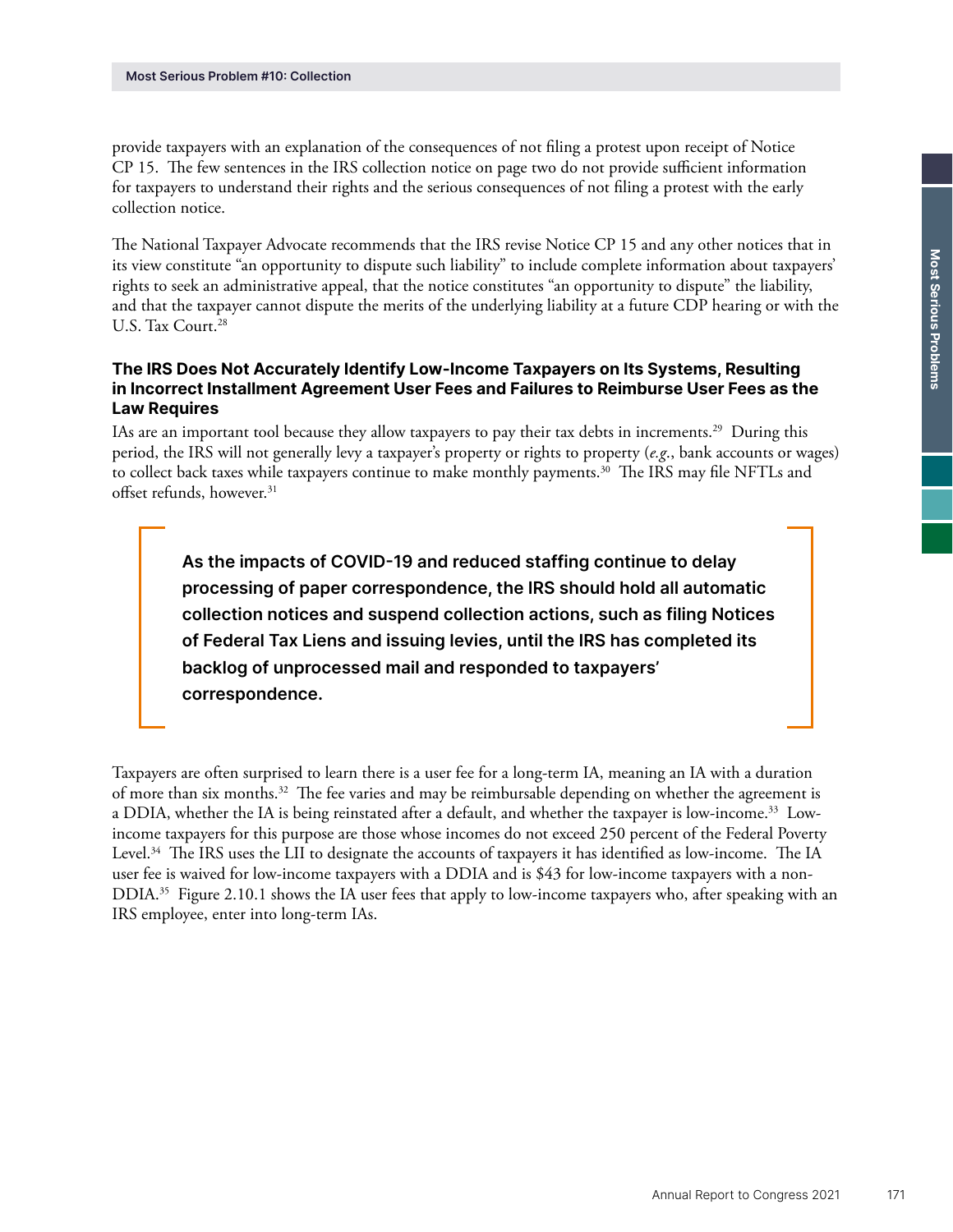#### FIGURE 2.10.1

#### Low-Income Taxpayer Direct-debit installment Regular installment agreement (DDIA) agreement (IA) established established (unbanked) \$43 fee charged No fee charged  $\downarrow$ Defaults IA, Defaults DDIA, Completes DDIA Defaults DDIA, Completes IA IA terminated DDIA terminated \$43 is reimbursed (no longer eligible for mbursement of \$43 New DDIA is J established New IA established No fee charged \$43 fee charged J Completes IA reimbursed most recent \$43 fee

#### **Installment Agreement User Fees Applicable to Low-Income Taxpayers**

In comparison, for taxpayers who are not low-income, the IA user fee is \$107 for a DDIA and \$225 for a non-DDIA.<sup>36</sup> Thus, being recognized as low-income may make the difference between being able to enter into an IA or not.

The IRS process of identifying low-income taxpayers and placing the LII indicator on their accounts is not working as it should. TAS estimates that there are nearly nine million taxpayers who should have the LII on their account but do not, and more than one million taxpayers who have the LII on their account but should not.37 To the extent these taxpayers entered into an IA, some paid a higher user fee than required or were treated as ineligible for reimbursement of IA user fees as the law requires, while others paid a lower user fee than required and were treated as eligible for reimbursement of a fee when they were not.

Even where the LII is on the account, the process does not always work as it should. For example, in FYs 2019 and 2020, nearly 74,000 taxpayers with an LII on their accounts entered into a non-DDIA. IRS records showed they were unbanked, the taxpayers paid their user fees, and they successfully completed their IAs.38 Under the law, and according to IRS procedures, the IRS should reimburse their user fees.39 None of these taxpayers received reimbursement of their user fees.<sup>40</sup>

Low-income taxpayers without the LII on their account can complete Form 13844, Application for Reduced User Fee for Installment Agreement. However, if the most recent tax return does not reflect a level of income that would qualify the taxpayer for the LII, the IRS will deny the request even though the taxpayer's situation may have changed since the taxpayer last filed a return.<sup>41</sup> In the context of OICs, the IRS has adopted procedures that allow it to consider changes in taxpayers' circumstances when considering whether the taxpayer qualifies for a fee waiver.<sup>42</sup> The National Taxpayer Advocate recommends that the IRS adopt the same procedures in the context of IA user fees.

Additionally, to lessen the disparity in the user fees between taxpayers with a bank account and those without, and to encourage more taxpayers to shift to an online resolution of their liabilities, the National Taxpayer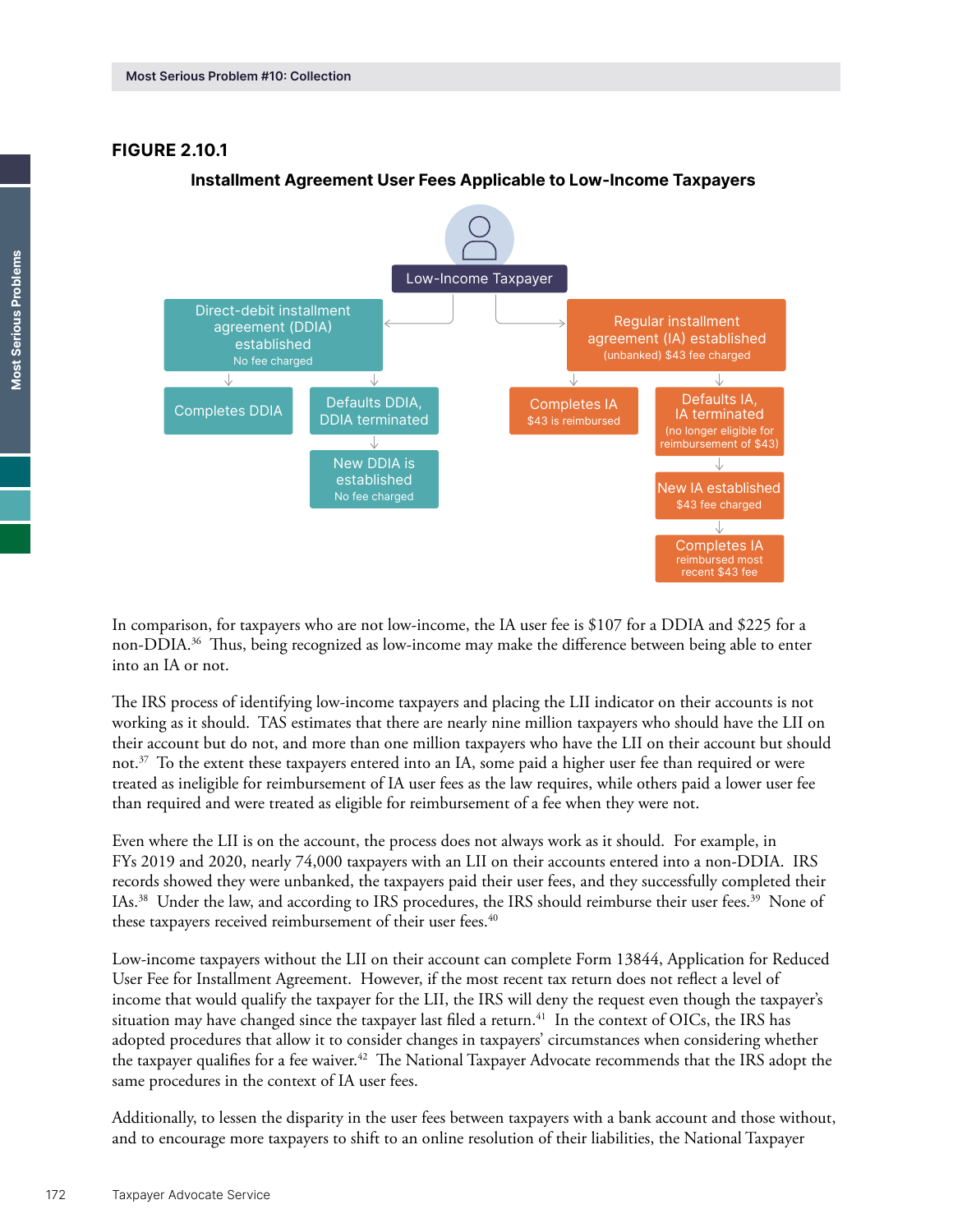Advocate recommends that Congress amend IRC § 6159 to require the IRS to waive user fees for taxpayers who enter into DDIAs or who have income equal to or less than 250 percent of the Federal Poverty Level.

## The IRS Should Spread the Installment Agreement User Fees Over the Life of the Installment Agreement

Taxpayers have multiple options to pay an installment agreement. They can choose to make automatic payments through their bank accounts, known as DDIAs; they can authorize their employer to send monthly payments; they can pay monthly through the IRS website; they may pay with credit cards; or they can agree to send a check or money order monthly (non-DDIAs).<sup>43</sup> The IRS advises taxpayers the first installment must cover the user fee, even if their agreed-upon payment is less than the user fee. This is particularly difficult for taxpayers whose income only marginally covers their expenses and whose IAs might therefore collapse.

Whether or not Congress amends IRC § 6159 to simply waive IA user fees for all DDIAs, the National Taxpayer Advocate recommends the IRS spread the user fee over the life of the IA and include it in the agreedupon payment amount for all taxpayers regardless of their choice of payment.

### Currently Not Collectible Status Is Unnecessarily Difficult to Obtain, and Offers in Compromise and Offset Bypass Refunds Are Underutilized

#### Taxpayers Must Call the IRS to Receive Currently Not Collectible Status

CNC status due to hardship may be a good option for a low-income taxpayer who either needs some breathing room to recover from a one-time financial shock or who does not foresee a positive change in financial circumstances. Under its procedures, the IRS may designate a taxpayer's account as CNC status due to hardship when the IRS determines that a taxpayer cannot pay reasonable basic living expenses.<sup>44</sup> However, a taxpayer cannot request CNC consideration without first working with an IRS employee, and if the taxpayer is not already working with an IRS employee (for example, as part of a CDP case), it may be difficult to get the needed guidance or assistance.<sup>45</sup> With its low level of telephone service, the IRS must provide taxpayers with other options to seek collection alternatives.

Practitioners report that in their view, taxpayers "must be practically destitute to be granted a CNC."<sup>46</sup> CNC status causes the IRS to pause collection action, including levies, but does not stop the offset of future refunds or the filing of an NFTL. $47$  Generally, the IRS requires financial information prior to putting a taxpayer's account in CNC-Hardship status, but there are exceptions.<sup>48</sup> The IRS systemically follows up on CNC-Hardship cases to determine whether there has been an increase in the taxpayer's income sufficient to remove the CNC designation.<sup>49</sup>

The IRS should create and adopt procedures for processing a form, like the form used to request an IA, that taxpayers could use to request CNC-Hardship status. This form would allow taxpayers with internet access to submit an online request for CNC-Hardship consideration based on their last filed return or on updated financial information, thus simplifying the request process for taxpayers and reducing the burden on IRS employees.50

#### Requests for Offers in Compromise Declined in Seven of the Past Eight Years

An OIC allows taxpayers to settle their tax debt for less than the full amount owed.<sup>51</sup> An OIC based on doubt as to collectibility may be available after the IRS conducts a financial analysis and determines that the taxpayer's offer reflects his or her "reasonable collection potential."52 A significant portion of taxpayers who request OICs are low-income. As of the end of 2020, almost 45 percent of taxpayers submitting an OIC in FY 2019 had an LII associated with their accounts, and 40 percent had that indicator on their accounts in FY 2020.53 OICs positively affect a taxpayer's future compliance. A 2017 study by TAS Research found that individual taxpayers with accepted OICs were more likely (58 percent compared to 42 percent) to timely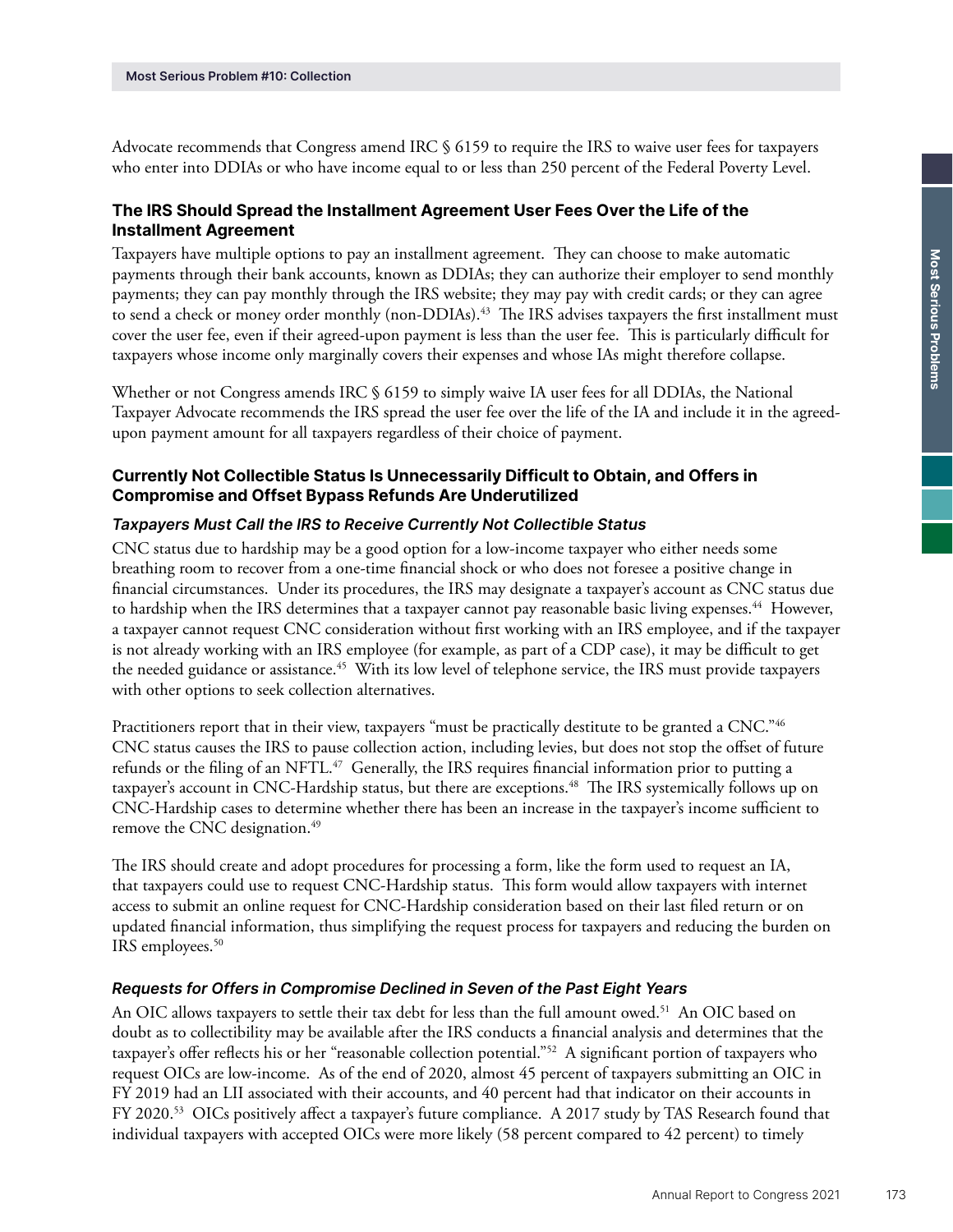file their subsequent income tax returns for the next five years when compared to taxpayers whose OICs the IRS did not accept.<sup>54</sup> For the first five years after the OIC, individual taxpayers with accepted OICs were also much more likely to pay their subsequent income taxes than taxpayers whose OICs the IRS did not accept (72 percent compared to 52 percent).<sup>55</sup> FY 2020 marked the seventh consecutive year of decline in OIC submissions, yet the IRS does not identify and measure factors that may drive OIC receipts.56 The IRS recently unveiled a new how-to video series to educate taxpayers about OICs and help them avoid potential scams.<sup>57</sup> The National Taxpayer Advocate applauds this initiative.

To support its efforts to better serve underserved communities, TAS recommends that the IRS analyze the information on submitted OICs so it can develop more nuanced outreach to encourage low-income taxpayers to consider an OIC if appropriate. For instance, perhaps a taxpayer experiencing sustained unemployment is more likely to file a successful OIC.

The National Taxpayer Advocate also appreciates the recent changes the IRS made to the OIC program.<sup>58</sup> Effective November 1, 2021, the IRS will no longer offset, or recoup, refunds for the calendar year in which the IRS accepted the OIC, *i.e.*, the IRS will no longer apply that refund to the outstanding tax liability for the year(s) included in the OIC agreement. For example, assume the IRS accepts a taxpayer's OIC to settle liabilities for tax years (TYs) 2017 and 2018 on December 15, 2021. Under the new guidance, the IRS will no longer offset the refund on the taxpayer's TY 2021 return and apply it as a payment to the TYs 2017 and 2018 liabilities subject to the OIC agreement. For many taxpayers, this one change could be the difference of even considering applying for an OIC.

Another IRS development that TAS believes will increase OICs is a temporary change the IRS adopted on September 30, 2021, which allows processing of OICs when the IRS has not yet processed a required return, if the taxpayer sends a copy of the return.<sup>59</sup> TAS recommends that the IRS continue this practice while the COVID-19 processing challenges linger and until the IRS returns to a normal level of inventory backlog.

#### The Offset Bypass Refund Is a Powerful Tool for Low-Income Taxpayers But Is Underutilized

The IRS has the authority to offset a taxpayer's refund and apply it to a federal tax liability, but it is not required to do so.<sup>60</sup> The IRS can bypass the offset and issue a refund to taxpayers who are experiencing a financial hardship, a refund known as an Offset Bypass Refund (OBR).<sup>61</sup>

The OBR is especially important for low-income taxpayers who count on refundable credits to help them get through the year. TAS data shows that nearly 65 percent of the OBRs the IRS issued in FY 2021 included the Earned Income Tax Credit (EITC) or Additional Child Tax Credit (ACTC), for about \$1.4 million in relief. As shown in Figure 2.10.2, data going back to 2017 shows the value of OBRs in remediating a hardship.<sup>62</sup>

| <b>FY</b> | Number of<br><b>OBRs</b> | <b>Amount of</b><br><b>OBRs</b> | <b>Number With EITC</b><br>or ACTC | <b>Amount of ACTC</b> | <b>Amount of EITC</b> |
|-----------|--------------------------|---------------------------------|------------------------------------|-----------------------|-----------------------|
| 2017      | 1.050                    | \$2,788,685                     | 654                                | \$516,341             | \$1,779,474           |
| 2018      | 1.037                    | \$2,999,220                     | 664                                | \$579,144             | \$1,817,649           |
| 2019      | 745                      | \$2,298,465                     | 492                                | \$585,319             | \$1,438,669           |
| 2020      | 710                      | \$2,358,518                     | 518                                | \$730,305             | \$1,641,672           |
| 2021      | 511                      | \$1,854,337                     | 331                                | \$476,312             | \$904,196             |

### FIGURE 2.10.2, Offset Bypass Refunds, FYs 2017–2021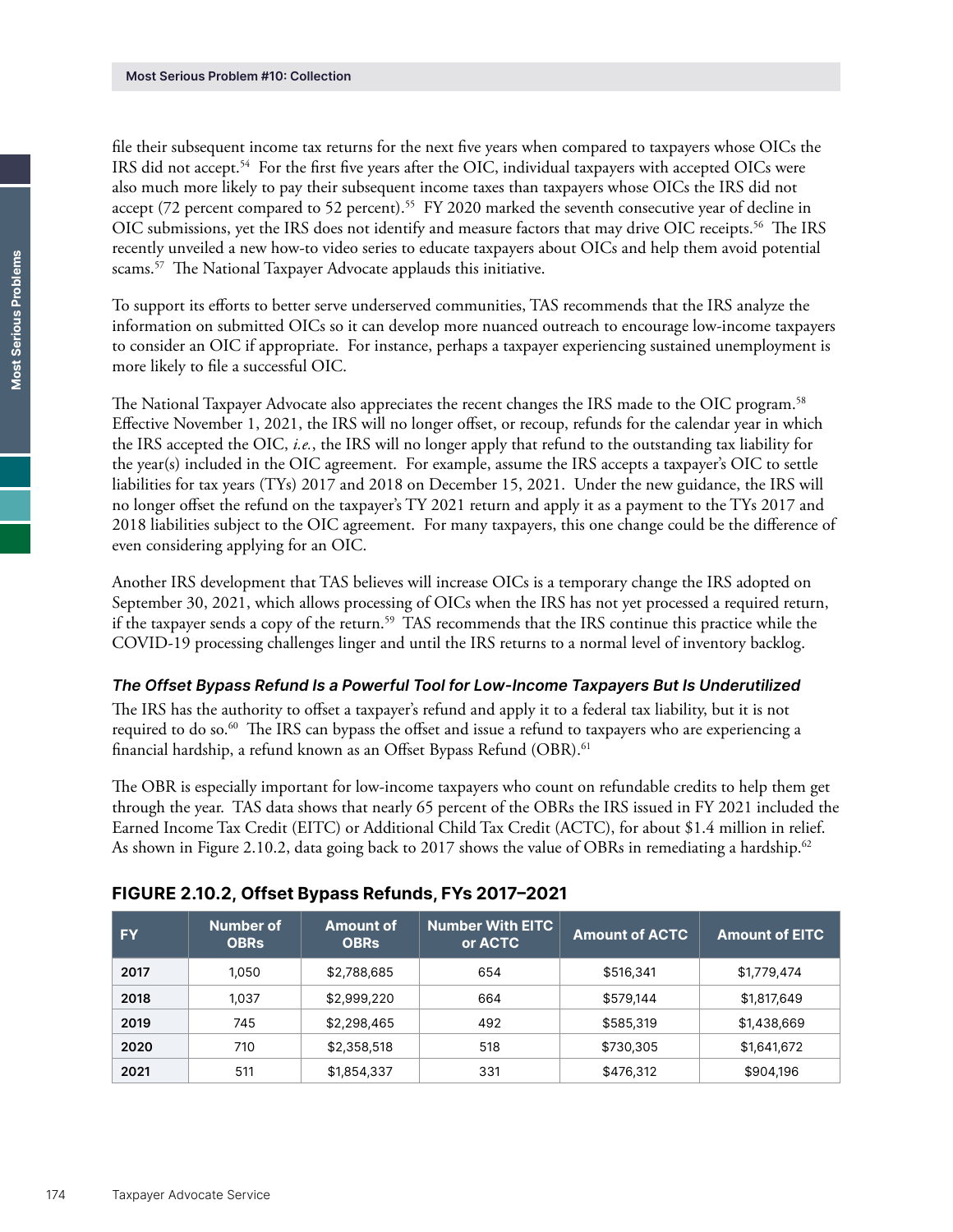Generally, an OBR is only available before the IRS applies the current refund to a prior tax liability and where the taxpayer establishes economic hardship (for example, the individual needs to pay a utility bill to avoid disconnection). Once the taxpayer establishes the amount of the hardship, the IRS will only bypass enough of the offset to alleviate the hardship amount. For example, if a taxpayer has a refund of \$4,000 and outstanding tax liabilities of more than the \$4,000, but establishes a hardship of \$1,000, the IRS will issue a \$1,000 refund to the taxpayer and offset the balance, \$3,000, to the tax liability.

With the short timeframe involved in OBRs – filing a return, contacting the IRS, and establishing the extent of the hardship before the IRS applies the refund to a prior tax liability – many taxpayers are not able to receive an OBR prior to their refund being offset by filing their return. The National Taxpayer Advocate recommends that the IRS establish and publicize a designated unit to receive and process OBRs. Upon a request by a taxpayer, the IRS could utilize a freeze code holding up any payment of a refund or offset to a prior tax liability that would provide the taxpayer and the IRS time to document the hardship before any offset takes place.

The OBR procedure is not a well-known option, and there is a very limited time in which taxpayers can request the OBR and establish their hardship amount. In Publication 594, The IRS Collection Process, the IRS explains the IRS's authority to offset a refund to a tax liability but not the taxpayer's ability to request an OBR.63 The IRS has no form taxpayers can use to request an OBR, and a search of the IRS's website does not reveal any direct references to either "OBR" or "offset bypass." While the Internal Revenue Manual (IRM) guides its employees on processing OBRs, most taxpayers are unlikely to stumble across the benefits or requirements of the OBR program, and if they call the IRS, as noted above, the IRS may not answer their call. Assistance may be available from TAS, however.

The National Taxpayer Advocate recommends the IRS make OBRs systemically available to taxpayers whose refunds include allowable EITC claims, to the extent the allowable EITC exceeds the current year's tax liability.64 Programming its system to issue refunds for this amount systemically will reduce the need to request and manually process OBRs and provide these taxpayers the benefits Congress intended by providing financial support for taxpayers needing financial assistance to support their families.

The IRS can better get the message out by leveraging relationships it has with the public through Stakeholder Partnerships, Education, and Communication (SPEC).<sup>65</sup> Volunteers who prepare tax returns through Volunteer Income Tax Assistance and Tax Counseling for the Elderly sites could share information on OBRs at the time of return preparation or submission.

In addition, to better accomplish Congress's intent of giving taxpayers the financial support EITC provides, the National Taxpayer Advocate recommends that Congress amend IRC § 6402(a) to prohibit offset of the portion of the refund associated with EITC to prior year tax liabilities.

## CONCLUSION AND RECOMMENDATIONS

Congress and the IRS acknowledge that low-income taxpayers struggle to balance paying their tax liabilities with paying their basic living expenses. Particularly as part of its response to the COVID-19 pandemic, the IRS provided relief from collection action that burdens low-income taxpayers. The National Taxpayer Advocate applauds those efforts and more recent steps the IRS has taken to make OICs more attractive. But Congress and the IRS can do more.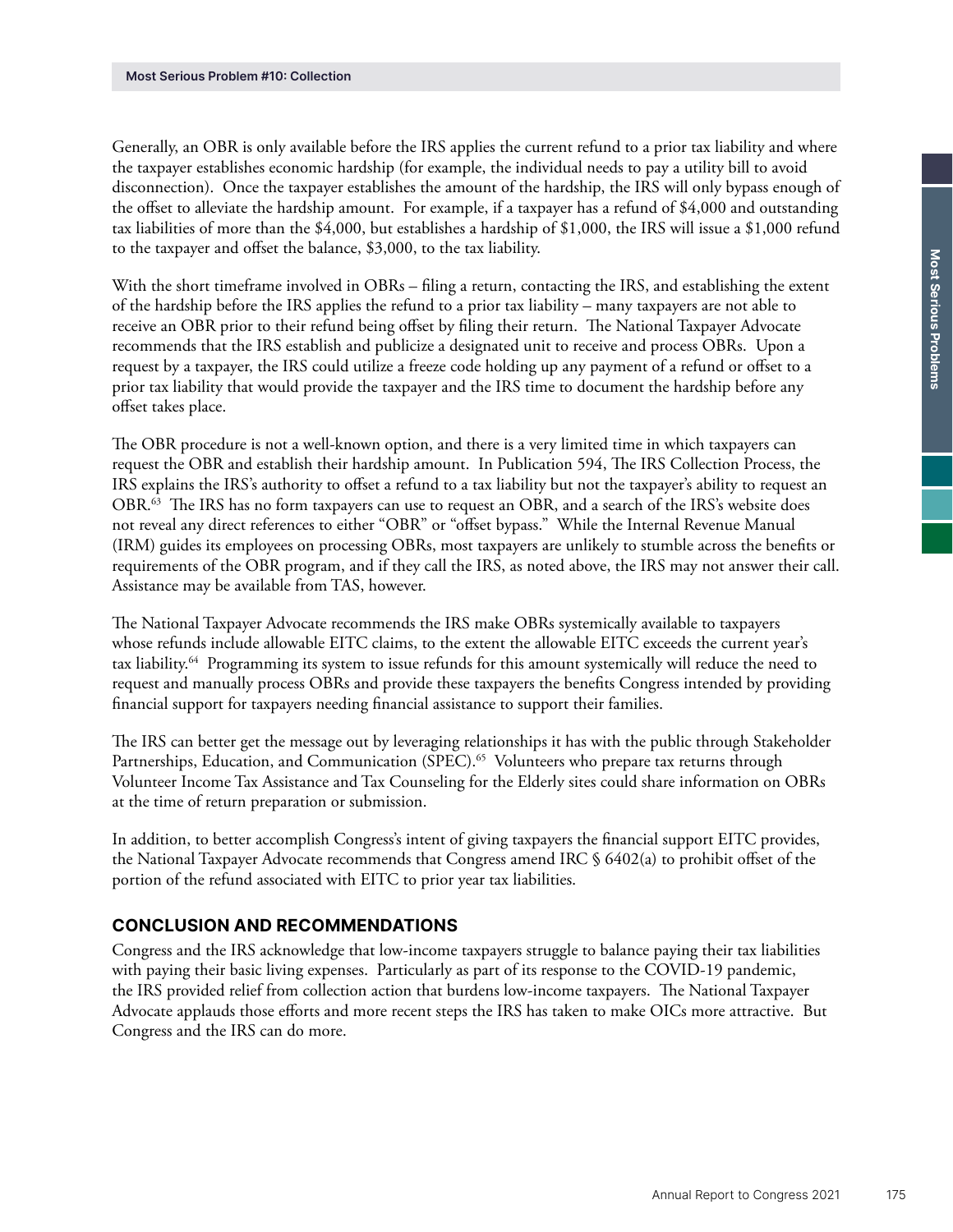#### Preliminary Administrative Recommendations to the IRS

The National Taxpayer Advocate recommends that the IRS:

- 1. Defer collection activity until 45 days after the IRS addresses the merits of a taxpayer's request or response to an adjustment, an assessment, or proposed liability.
- 2. If requested, provide a six-month hold on collection matters while the taxpayer's correspondence, amended return, or other request is pending.
- 3. Wait for 120 days (rather than 105 days) after issuing a notice of deficiency before assessing additional tax (*i.e*., amend the IRM to extend the suspension period from 15 days to 30 days).
- 4. Revise Notice CP 15 and any other correspondence to taxpayers that in the IRS's view constitutes "an opportunity to dispute such liability" for purposes of IRC  $\S$  6330(c)(2)(B) to include detailed information about taxpayers' rights and consequences of an administrative appeal, to explain that the notice constitutes their only "opportunity to dispute" the liability, and to explain that the taxpayer will not be permitted to dispute the merits of the liability at a future CDP hearing or before the U.S. Tax Court.
- 5. Change IAs to incorporate user fees into the agreed-upon payments over the life of the agreement rather than requiring taxpayers to pay the user fee in the first month.
- 6. Allow taxpayers to request CNC-Hardship consideration either online or by submitting a standardized form.
- 7. Analyze information from submitted OICs and develop a more nuanced outreach to encourage lowincome taxpayers to consider OICs when appropriate.
- 8. Continue the practice of processing OICs when the IRS has not yet processed a required return when the taxpayer sends a copy of the return while the COVID-19 processing challenges linger and until the IRS returns to a normal level of inventory backlog.
- 9. Allow IRS employees to freeze refunds while a taxpayer's request for an OBR is under consideration.
- 10. Make OBRs systemically available to taxpayers to the extent their allowable EITC claims exceed the current year's tax liability where the taxpayer has only federal tax liabilities.

#### Legislative Recommendations to Congress

The National Taxpayer Advocate recommends that Congress:

- 1. Amend IRC § 6159 to require the IRS to waive user fees for taxpayers who enter into DDIAs or who have an AGI equal to or less than 250 percent of the Federal Poverty Level.
- 2. Amend IRC § 6402(a) to prohibit offset of the EITC portion of a tax refund.
- 3. Amend IRC § 6330 to provide that "an opportunity to dispute" an underlying liability means an opportunity to dispute such liability in a prepayment judicial forum.
- 4. Amend IRC § 6212 to provide that the assessment of foreign information reporting penalties under IRC §§ 6038, 6038A, 6038B, 6038C, and 6038D is subject to deficiency procedures.

#### RESPONSIBLE OFFICIALS

Kenneth Corbin, Commissioner, Wage and Investment Division, and Chief Taxpayer Experience Officer Darren Guillot, Commissioner, Collection and Operations Support, Small Business/Self-Employed Division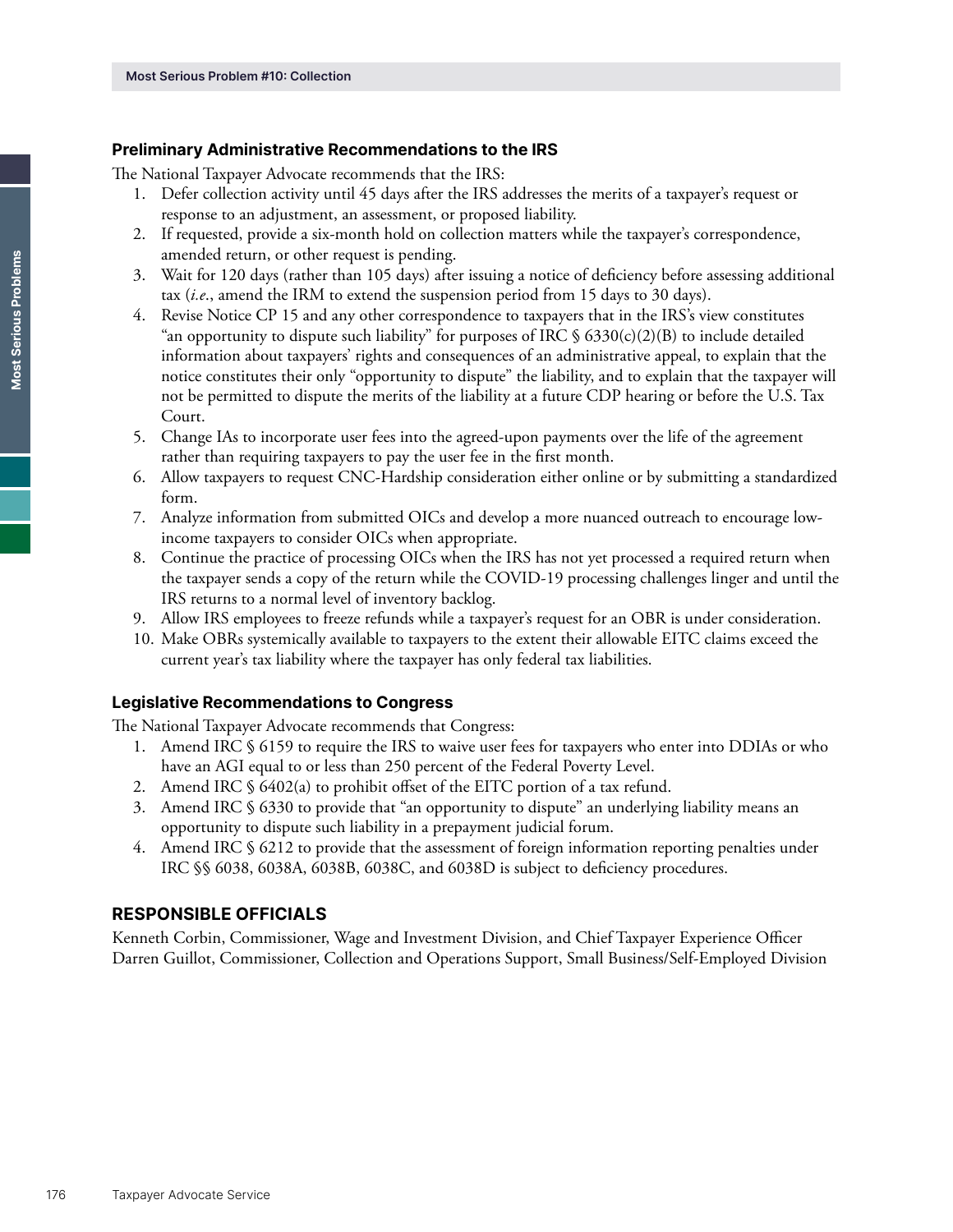### IRS COMMENTS

The IRS is aware of the many challenges that low-income taxpayers face and is committed to providing appropriate relief and assistance to aid these taxpayers in balancing the ability to pay their living expenses and their tax liabilities. The unprecedented challenges of the COVID-19 pandemic have had lasting effects on the IRS collection process that we are continuing to mitigate through adjusted policies and procedures. We have taken extraordinary steps to protect the rights of, and reduce the burden on, all taxpayers. We will continue to adapt to meet the needs of taxpayers while effectively and fairly administering the tax laws.

We appreciate the National Taxpayer Advocate's (NTA's) recognition of the initiatives, including the Offer in Compromise policy to not offset refunds after the offer acceptance date, that we have implemented to improve the experience of underserved taxpayers and our continued actions to educate the taxpayers of available collection alternatives. The IRS offers a wide range of alternatives for taxpayers who may be facing difficult financial circumstances, including short and long-term payment plans, temporary suspensions of collection activity, and offers in compromise. Training and procedural guidelines in the Internal Revenue Manual (IRM) provide employees information on how to determine a taxpayer's ability to pay, enabling appropriate decision making to resolve cases. The IRS continues to be committed to identifying best practices and customizing our approach to meet the specific needs of each underserved segment of the population and provide personalized education and outreach through the service channels and in the languages preferred by these taxpayers.

The long-term effect of the pandemic has created unavoidable delays responding to some taxpayer correspondence being addressed within the campus operations. We understand the concern for potential premature collection actions due to these delays. Our collection processes require certain letters and notices to be promptly sent to taxpayers within statutory timeframes. Delaying all collection notices as the NTA suggests would have the effect of delaying notification to taxpayers who do not have claims or correspondence pending, potentially delaying their efforts to resolve their liabilities. However, we genuinely regret any taxpayers are having these experiences and we are balancing the need to issue collection notices and other compliance correspondence with the possibility that we have not yet processed a payment or account adjustment. Our collection processes generally provide taxpayers multiple opportunities, including the collection due process, to raise issues or concerns to the collection or appeals functions prior to enforcement. Taxpayers who believe that a notice they receive is incorrect should follow the notice's guidance on how to request help from the IRS and we will work with the taxpayer to address their concerns prior to enforcement.

We have worked in recent years to improve our collection notices, to make them easier to understand. In addition to revised text, a number of notices now include "quick response" (QR) codes which can be scanned with a cell phone to direct the taxpayer to information and resources on IRS.gov having to do with payment options, taxpayer rights and other topics.

The IRS recognizes and understands the potential issues that can arise due to premature assessments that could occur because of the backlog in the Tax Court, which has been compounded by the pandemic. In response, the Tax Court, in collaboration with the IRS and the NTA, has created an interim solution to electronically provide the IRS with the data necessary to identify petitioned cases quickly and systemically to prevent and reverse premature assessments. In addition, the IRS has created an email box to address premature assessments on an individual basis. The IRS has published articles addressing the availability of this mailbox and its requirements.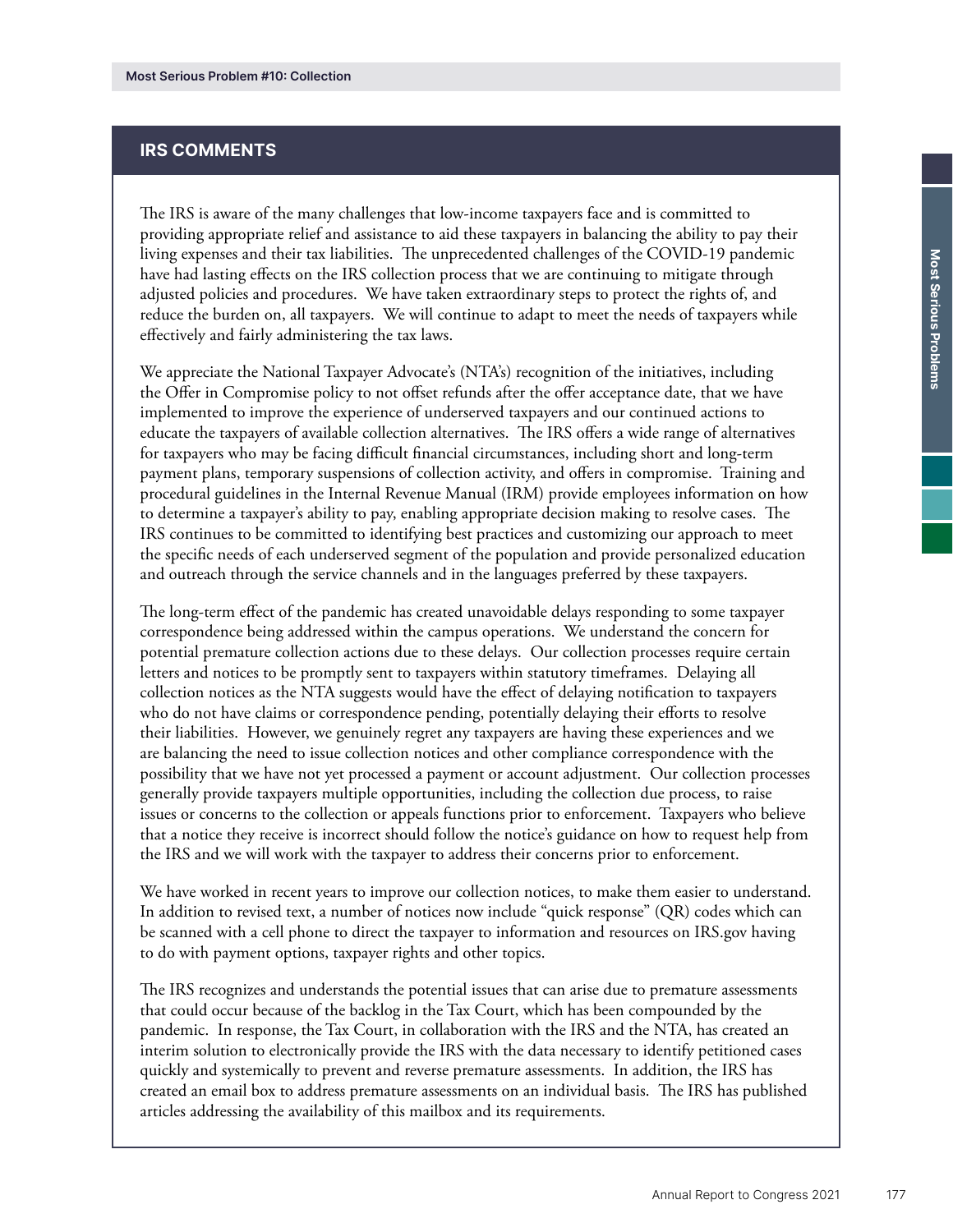We share the NTA's commitment to providing low-income taxpayers with access to suitable collection alternatives. We are willing to work with the Taxpayer Advocate Service (TAS) office on proposals to make user fees less burdensome for low-income taxpayers, where doing so would be feasible. We have worked to improve the awareness of underserved taxpayer populations with regard to the options available to help them to meet their tax obligations. We have implemented programming to correct the systemic Low-Income Indicator (LII) determination on taxpayer accounts, and we are currently working to identify the scope and financial impact to taxpayers who did not have the LII on their accounts to initiate required corrective actions.

The IRS recognizes the positive impact Offset Bypass Refunds (OBRs) can have for taxpayers suffering immediate and specific financial hardships. In December 2021, the Director of Collection published an article, How IRS Collection is Helping Taxpayers During the Pandemic,<sup>66</sup> highlighting the availability and process for requesting an OBR to increase awareness for affected taxpayers.

We are continually striving to improve our collection practices to protect taxpayer rights and effectively administer the tax laws. As new opportunities arise to improve services to taxpayers, we will educate the taxpayers of the different options available to assist them in paying their tax liabilities.

# TAXPAYER ADVOCATE SERVICE COMMENTS

The National Taxpayer Advocate agrees that the IRS offers a wide range of alternatives for taxpayers who may be facing difficult financial circumstances, including short- and long-term payment plans, temporary suspensions of collection activity, and OICs. However, these alternatives are not as widely used as they could be, due to, among other things, the flawed LII indicator, the requirement of upfront payment of IA fees, and the need to speak with an IRS employee to obtain CNC-Hardship status. The reasons for the declining numbers of submitted OICs in seven of the last eight years are unknown, and we encourage the IRS to investigate why this is happening.

Because the IRS is declining to suppress collection notices as the National Taxpayer Advocate is recommending, it is unclear how the IRS is "balancing the need to issue collection notices and other compliance correspondence with the possibility that we have not yet processed a payment or account adjustment." In the meantime, the IRS's advice that "taxpayers who believe that a notice they receive is incorrect should follow the notice's guidance on how to request help from the IRS and we will work with the taxpayer to address their concerns prior to enforcement" may be generally sound but feels almost taunting when calls to the IRS reached an all-time high and the Level of Service on IRS phone lines fell to an all-time low.<sup>67</sup> Possibly the IRS could establish another option of communication for taxpayers requesting a stay on collection to prevent these situations. The National Taxpayer Advocate welcomes future discussions to eliminate undue burdens on taxpayers.

The National Taxpayer Advocate appreciates the IRS's willingness to work with TAS on proposals to make user fees less burdensome for low-income taxpayers, where doing so would be feasible. We look forward to the IRS's responses to our specific recommendations, including those relating to user fees and collection notices.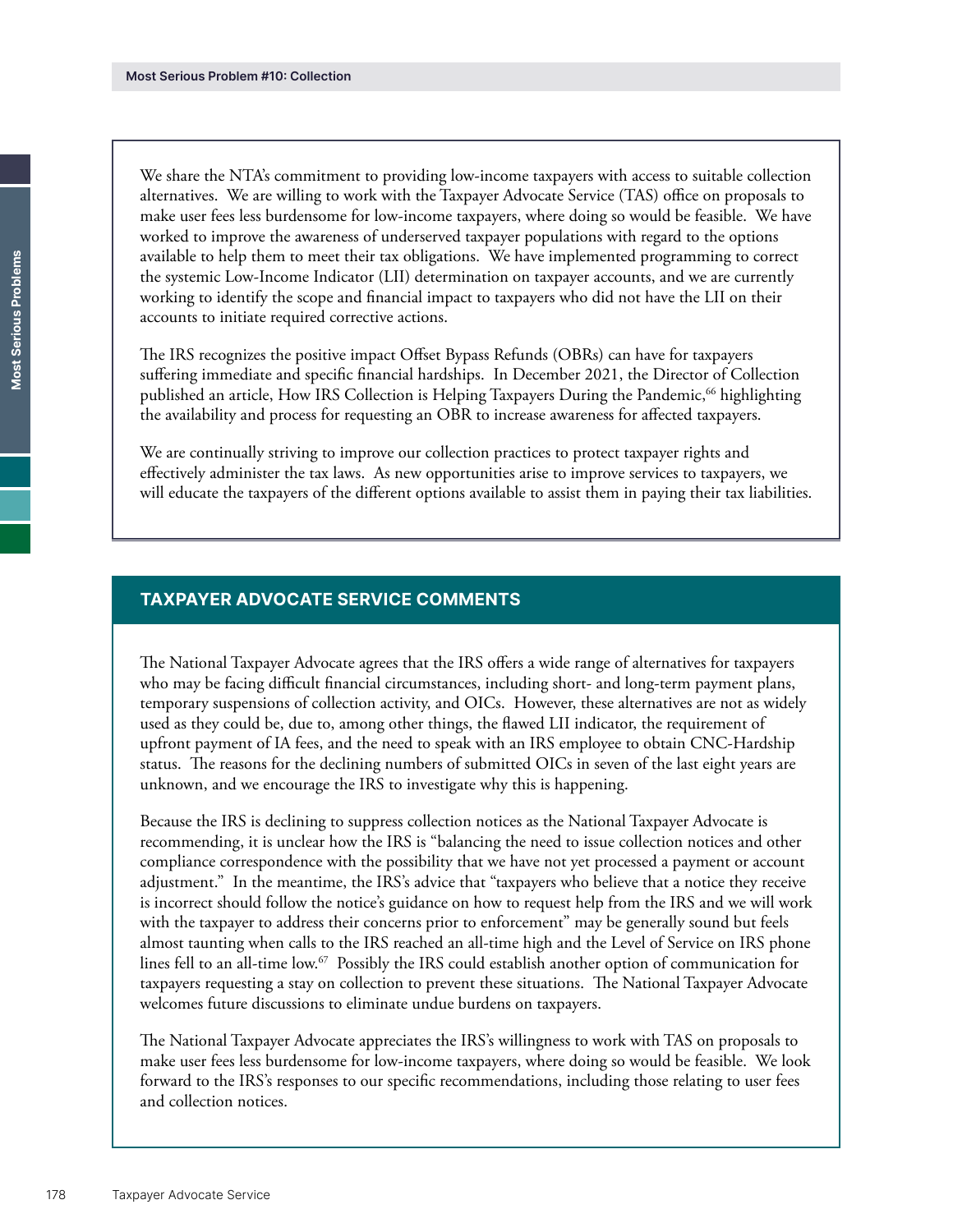### RECOMMENDATIONS

#### Administrative Recommendations to the IRS

The National Taxpayer Advocate recommends that IRS:

- 1. Defer collection activity until 45 days after the IRS addresses the merits of a taxpayer's request or response to an adjustment, an assessment, or proposed liability.
- 2. If requested, provide a six-month hold on collection matters while the taxpayer's correspondence, amended return, or other request is pending.
- 3. Wait for 120 days (rather than 105 days) after issuing a notice of deficiency before assessing additional tax (*i.e*., amend the IRM to extend the suspension period from 15 days to 30 days).
- 4. Revise Notice CP 15 and any other correspondence to taxpayers that in the IRS's view constitutes "an opportunity to dispute such liability" for purposes of IRC  $\S$  6330(c)(2)(B) to include detailed information about taxpayers' rights and consequences of an administrative appeal, to explain that the notice constitutes their only "opportunity to dispute" the liability, and to explain that the taxpayer will not be permitted to dispute the merits of the liability at a future CDP hearing or before the U.S. Tax Court.
- 5. Adopt procedures that allow the IRS to consider changes in taxpayers' circumstances when determining the applicable IA user fee, similar to procedures in place for considering whether a taxpayer qualifies for an OIC fee waiver.
- 6. Change IAs to incorporate user fees into the agreed-upon payments over the life of the agreement rather than requiring taxpayers to pay the user fee in the first month.
- 7. Allow taxpayers to request CNC-Hardship consideration either online or by submitting a standardized form.
- 8. Analyze information from submitted OICs and develop a more nuanced outreach to encourage low-income taxpayers to consider OICs when appropriate.
- 9. Continue the practice of processing OICs when the IRS has not yet processed a required return when the taxpayer sends a copy of the return while the COVID-19 processing challenges linger and until the IRS returns to a normal level of inventory backlog.
- 10. Allow IRS employees to freeze refunds while a taxpayer's request for an OBR is under consideration.
- 11. Make OBRs systemically available to taxpayers to the extent their allowable EITC claims exceed the current year's tax liability where the taxpayer has only federal tax liabilities.

#### Legislative Recommendations to Congress

The National Taxpayer Advocate recommends that Congress:

- 1. Amend IRC § 6159 to require the IRS to waive user fees for taxpayers who enter into DDIAs or who have an AGI equal to or less than 250 percent of the Federal Poverty Level.
- 2. Amend IRC § 6402(a) to prohibit offset of the EITC portion of a tax refund.
- 3. Amend IRC § 6330 to provide that "an opportunity to dispute" an underlying liability means an opportunity to dispute such liability in a prepayment judicial forum.
- 4. Amend IRC § 6212 to provide that the assessment of foreign information reporting penalties under IRC §§ 6038, 6038A, 6038B, 6038C, and 6038D is subject to deficiency procedures.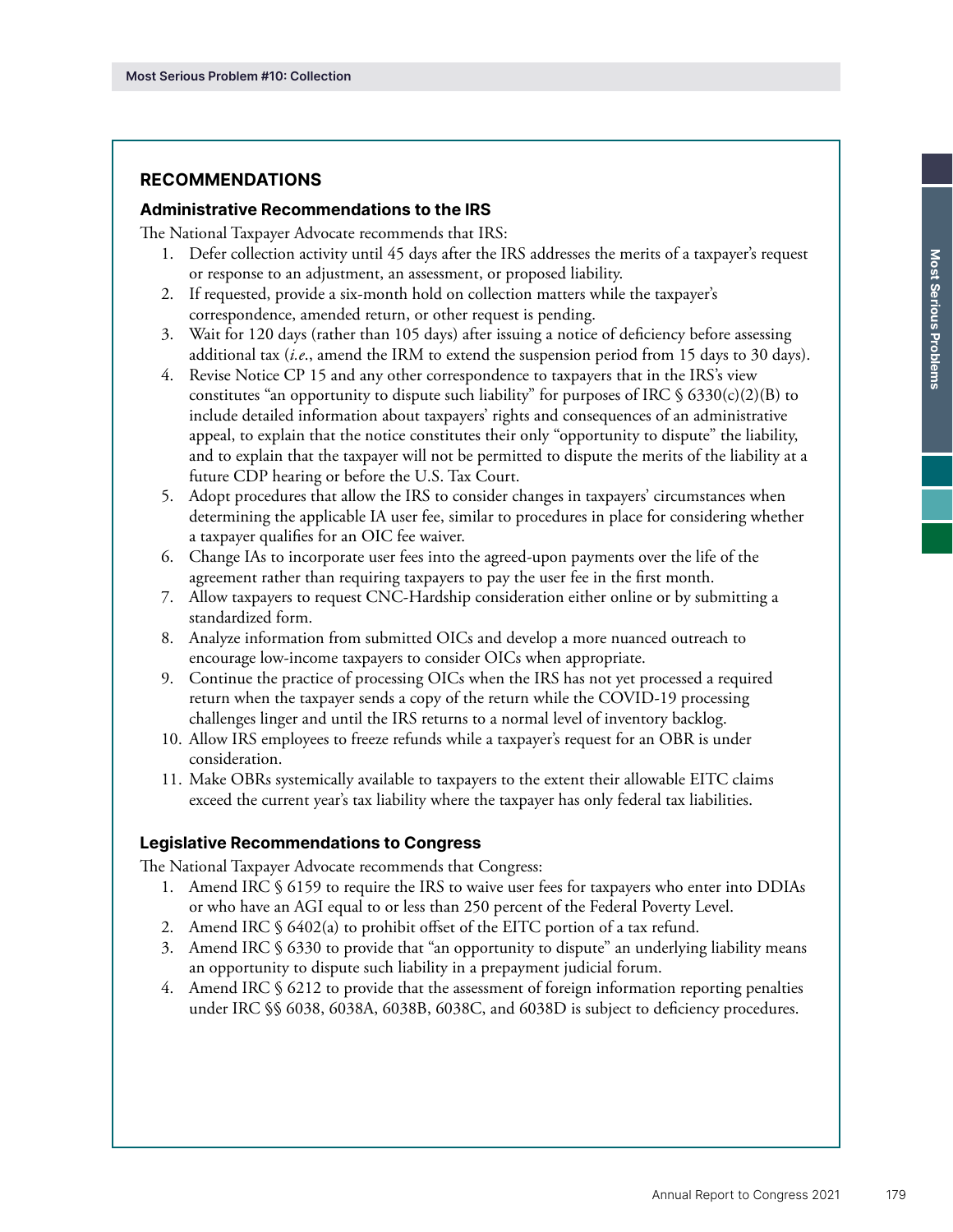#### Endnotes

- 1 For an example of TAS advocacy related to collection practices and low-income taxpayers, see National Taxpayer Advocate 2018 Annual Report to Congress 228-239 (Most Serious Problem: Economic Hardship: The IRS Does Not Proactively Use Internal Data to Identify Taxpayers at Risk of Economic Hardship Throughout the Collection Process).
- 2 For a complete list of property exempt from levy, see IRC § 6334(a).
- 3 See also Treas. Reg. §§ 301.6320-1(e)(3) Q&A-E1, 301.6330-1(e)(3) Q&A-E1, which require the IRS to consider whether the continued existence of a filed Notice of Federal Tax Lien (NFTL) or a proposed levy balances the need for efficient collection of the tax with legitimate concerns of the taxpayer that the collection action be no more intrusive than necessary.
- 4 Treas. Reg. § 301.6343-1(b)(4).
- 5 See IRC § 6159(f)(2).
- 6 See U.S. Dept. of Health and Human Services, Poverty Guidelines (Jan. 13, 2021), [http://aspe.hhs.gov/topics/](http://aspe.hhs.gov/topics/poverty-economic-mobility/poverty-guidelines) [poverty-economic-mobility/poverty-guidelines](http://aspe.hhs.gov/topics/poverty-economic-mobility/poverty-guidelines).
- 7 Only 57 percent of Americans earning less than \$30,000 per year report having broadband internet access at home compared to 93 percent earning \$100,000 or more per year. Emily Vogels, Digital Divide Persists Even as Americans With Lower Incomes Make Gains in Tech Adoption, PEW RESEARCH CENTER (June 22, 2021), [https://www.pewresearch.org/fact-tank/2021/06/22/](https://www.pewresearch.org/fact-tank/2021/06/22/digital-divide-persists-even-as-americans-with-lower-incomes-make-gains-in-tech-adoption/) [digital-divide-persists-even-as-americans-with-lower-incomes-make-gains-in-tech-adoption/](https://www.pewresearch.org/fact-tank/2021/06/22/digital-divide-persists-even-as-americans-with-lower-incomes-make-gains-in-tech-adoption/).
- 8 Douglas Rice, et al., Child Care and Housing: Big Expenses With Too Little Help Available, CENTER ON BUDGET AND POLICY PRIORITIES (Apr. 26, 2019), <https://www.cbpp.org/research/housing/child-care-and-housing-big-expenses-with-too-little-help-available>. 9 See Most Serious Problem: Correspondence Audits: Low-Income Taxpayers Encounter Communication Barriers That Hinder Audit
- Resolution, Leading to Increased Burdens and Downstream Consequences for Taxpayers, IRS, TAS, and the Tax Court, supra.
- Federal Deposit Insurance Corporation, How America Banks: Household Use of Banking and Financial Services 2019 FDIC Survey 13, Table 3.1 (Oct. 2020), <https://www.fdic.gov/analysis/household-survey/2019report.pdf> (showing that in 2019, 23.3 percent of households with incomes of less than \$15,000 were unbanked, compared to 10.4 percent of households with incomes between \$15,000 and \$30,000; 4.6 percent for households with incomes between \$30,000 and \$50,000; 1.7 percent for households with incomes between \$50,000 and \$75,000; and 0.6 percent for households with incomes of at least \$75,000).
- 11 The People First Initiative put a halt to most collection action between April 1, 2020, and July 15, 2020. By June 2021, the IRS resumed many collection practices, but systemic and automated lien and levy programs remained paused. Taxpayers who failed to respond to previous follow-up letters regarding a tax liability were subject to levies or NFTL filings beginning August 15, 2021. IRS, IRS Operations During COVID-19: Mission-critical Functions Continue, [https://www.irs.gov/newsroom/irs-operations-during-covid-](https://www.irs.gov/newsroom/irs-operations-during-covid-19-mission-critical-functions-continue)[19-mission-critical-functions-continue](https://www.irs.gov/newsroom/irs-operations-during-covid-19-mission-critical-functions-continue) (last visited July 3, 2021).
- 12 IRS, Taxpayer First Act Report to Congress 63 (Jan. 2021).
- 13 See Internal Revenue Manual (IRM) 21.5.2.4.8.2, Suppressing Balance Due Notices (Oct. 4, 2021).
- 14 See IRM 21.5.2.4.8.2(1)(d), Suppressing Balance Due Notices (Oct. 4, 2021).
- 15 IRC § 6213(a).
- 16 See Most Litigated Issues, Tax Litigation Overview, infra.
- 17 IRM Exhibit 4.8.9-3, Assessment Statutes: Agreed Case Without Form 872-A Consent, Agreed Case With Form 872-A Consent, Defaulted 90 Day Letter Without Form 872–A Consent, Defaulted 90 Day Letter With Form 872–A Consent (June 19, 2015).
- 18 IRM 4.8.9.20, Notice of Deficiency Suspense Files (July 9, 2013).
- 19 See IRC §§ 6501 and 6503 for the period of limitation on assessment and suspension of the period.
- 20 Memorandum from the National Taxpayer Advocate to Deputy Comm'r, Small Business/Self-Employed (SB/SE) Examination; Deputy Comm'r, SB/SE Collection and Operations Support; Comm'r, Wage and Investment (W&I); and Deputy Comm'r, W&I (July 13, 2021).
- 21 IRM 8.20.6.8, Introduction to Appeals-Issued Statutory Notice of Deficiency (SND) (Sept. 10, 2018). This IRM section was "updated to clarify the suspense period includes the number of days during which the taxpayer may file a petition with the United States Tax Court (USTC) plus an additional 30 days to allow for mailing of the petition, assignment of a docket number, and inclusion on the Electronic Docket Listing (EDL). A Note has been added to strengthen the guidance and avoid premature default action."
- 22 IRC §§ 6320(b), 6330(b), enacted as part of the IRS Restructuring and Reform Act of 1998, Pub. L. No. 105–206, § 3401, 112 Stat. 685, 746.
- 23 IRC §§ 6320(c), 6330(c)(2)(B) (emphasis added).
- 24 Treas. Reg. §§ 301.6320-1(e)(3), Q&A-E2; 301.6330-1(e)(3)Q&A-E2.
- 25 IRC §§ 6230(c), 6330(d).
- 26 Treas. Reg. § 301.6330-1(f)(2), Q&A (F)(3).
- 27 See, e.g., Treas. Reg. 301.6320-1(e)(4), Example 3 (relating to the trust fund recovery penalty (TFRP) under IRC § 6672). The IRS sends Letter 1153, Proposed Trust Fund Recovery Penalty Notification, to inform taxpayers it is asserting the TFRP, and courts have held Letter 1153 is an "opportunity to dispute such liability." Bletsas v. Comm'r, T.C. Memo. 2018-128, aff'd 784 F. App'x 835 (2d Cir. 2019); Smith v. Comm'r, T.C. Memo. 2015-60; Thompson v. Comm'r, T.C. Memo. 2012-87.
- 28 See National Taxpayer Advocate 2022 Purple Book: Compilation of Legislative Recommendations to Strengthen Taxpayer Rights and Improve Tax Administration 35 (Amend IRC § 6330 to Provide That "an Opportunity to Dispute" an Underlying Liability Means an Opportunity to Dispute Such Liability in a Prepayment Judicial Forum); National Taxpayer Advocate 2022 Purple Book: Compilation of Legislative Recommendations to Strengthen Taxpayer Rights and Improve Tax Administration 33 (Amend IRC § 6212 to Provide That the Assessment of Foreign Information Reporting Penalties Under IRC §§ 6038, 6038A, 6038B, 6038C, and 6038D Is Subject to Deficiency Procedures).
- 29 IRC § 6159.
- 30 Treas. Reg. § 301.6159-1(f)(1).
- 31 IRM 5.14.1.4.3, Notice of Federal Tax Lien and Installment Agreements (Sept. 22, 2021); IRM 5.14.1.2 (11) Installment Agreements and Taxpayer Rights (Sept. 22, 2021).
- 32 Meeting Between National Public Liaison Participants and TAS on the topic of Collection Issues Facing Low-Income Taxpayers and Barriers Low-Income Taxpayers Face During the Examination Process (Nov. 9, 2021). The IRS extended the period for long-term IAs from four months to six months. William Hoffman, IRS May Already Have Spent Much of Its Proposed Budget Increase, TAX Notes TODAY (Nov. 19, 2021).
- 33 See IRM 5.19.1.6.4.6, IA Payment Methods and User Fees (UF) Overview (Nov. 18, 2021).
- 34 See IRC § 6159(f)(2).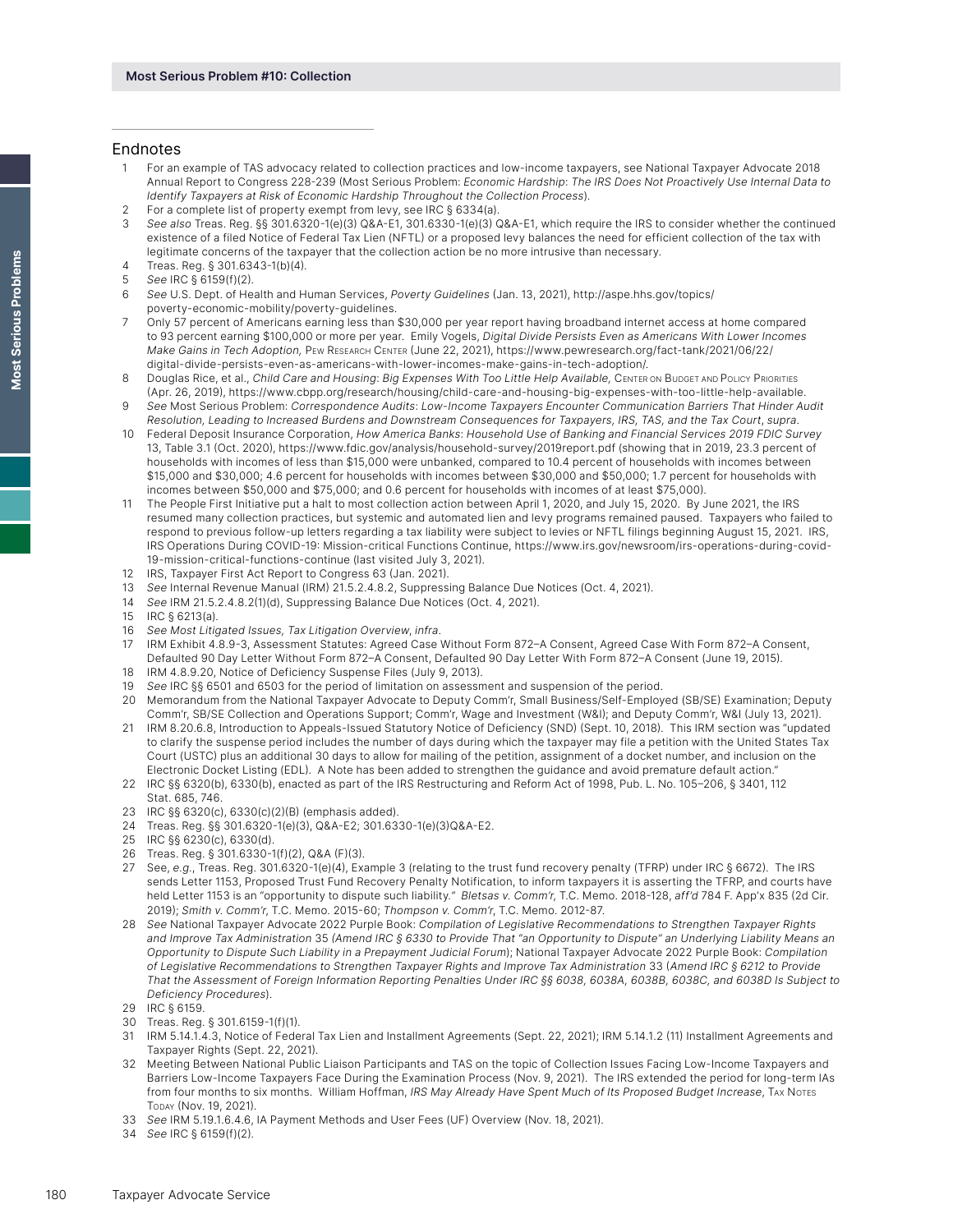- 35 Under IRC § 6159(f)(2)(A), the IA user fee is waived for low-income taxpayers who enter into a DDIA, and if a low-income taxpayer is unable to enter into a DDIA (perhaps because the taxpayer does not have a bank account), the IRS must reimburse the taxpayer for any fee the taxpayer paid upon completion of the IA. Treas. Reg. § 300.1 caps the IA user fee for low-income taxpayers at \$43.
- 36 See IRM 5.19.1.6.4.6, IA Payment Methods and User Fees (UF) Overview (Nov. 18, 2021) for an overview of fees that apply depending on the type of IA.
- 37 Individual Master File (IMF), Individual Return Transaction File (IRTF) on IRS Compliance Data Warehouse (CDW) through Oct. 28, 2021, based on returns filed in 2019 or 2020, excluding returns filed on the IRS Non-Filer Sign-Up Tool to claim economic impact payments and including the returns of taxpayers whose AGI was reduced to exclude unemployment compensation as provided by Section 9042 of the American Rescue Plan Act of 2021. The total number of incorrect LIIs constitutes about six percent of all accounts with an LII (9,990,985 out of 178,691,827). To its credit, the IRS adjusted the LII programming after TAS pointed out that there appeared to be a problem with the process. Although the current levels are unacceptably high, TAS estimated that at one time there were about 15 million taxpayers who should have had the LII on their account but did not, and nearly six million taxpayers who had the LII on their account but should not. The LII correctly identifies a significant number of taxpayers who are eligible for reduced or waived IA user fees. As of Nov. 28, 2021, 255,005 taxpayers in inventory with an active IA had a waived fee, and 273,138 had a reduced fee based on low-income qualification. Collection Activity Report 5000-5 Part 2 Stratifications Fee Data (Nov. 28, 2021).
- 38 There were 51,121 of these taxpayers in FY 2019 and 22,759 in FY 2020.
- 39 IRC § 6159(f)(2)(A), IRS Program Requirements Package 460-002, rev'd Mar. 2, 2021.
- 40 IMF on IRS CDW through Oct. 28, 2021. New programming to implement the reimbursement process is scheduled for deployment in Jan. 2022. IRS response to TAS fact check, citing Uniform Work Request 243223 (Dec. 13, 2021).
- 41 In some cases, the IRS approves the request for a reduced user fee but does not inform the taxpayer until after the IRS required the taxpayer to pay the unreduced fee.
- 42 See IRM 5.19.7.2.1.1(3), OIC Application Fee (July 9, 2020) (explaining that a taxpayer whose gross monthly income multiplied by 12 months falls at or below 250 percent of the Federal Poverty Level does not need to pay an OIC user fee). See also IRM 5.8.2.4.1(3), Determining Processability (Sept. 22, 2020) (explaining the taxpayer may qualify for an OIC fee waiver under two different methods: AGI or under monthly income and household size).
- 43 IRS, Letter 2273C, Installment Agreement Accepted: Terms Explained. See IRM 5.19.1.6.4.6, IA Payment Methods and User Fees (UF) Overview (Nov. 18, 2021).
- 44 IRM 5.16.1.2.9, Hardship (Apr. 13, 2021).
- 45 The consolidated Automated Collection System phone lines, used to answer taxpayer calls about collection actions, had a Level of Service (LOS) of 38 percent in FY 2021, but even in FY 2019, the last pre-pandemic year, the LOS was only 34 percent. See Most Serious Problem: Telephone and In-Person Service: Taxpayers Face Significant Challenges Reaching IRS Representatives Due to Longstanding Deficiencies and Pandemic Complications, supra.
- 46 Meeting Between National Public Liaison Participants and TAS on the topic of Collection Issues Facing Low-Income Taxpayers and Barriers Low-Income Taxpayers Face During the Examination Process (Nov. 9, 2021).
- 47 IRC § 6343(e) requires release of a levy on salary or wages payable to or received by a taxpayer upon agreement with the taxpayer that the tax is CNC. IRS Letter 4223, Case Closed – Currently Not Collectible, for example, advises taxpayers the IRS may offset their refunds or file an NFTL even if they are in CNC status.
- 48 IRM 5.16.1.2.9, Hardship (Apr. 13, 2021). Exceptions include when the aggregate amount is below a certain threshold and the taxpayer has a terminal illness; has excessive medical bills; is incarcerated; has Social Security, welfare, or unemployment as the only source of income; or is unemployed with no source of income. IRM 5.16.1.2.9(6), Hardship (Apr. 13, 2021).
- 49 IRM 5.16.1.6, Mandatory Follow-Up (Apr. 13, 2021).
- 50 As the Internal Revenue Service Advisory Council notes, "the IRS must move away from paper filings and communications the vulnerabilities of our tax system to paper filings have been highlighted by the pandemic. The cause of future system disruptions may differ, but disruptions will occur." Internal Revenue Service Advisory Council Public Report 14 (Nov. 2021).
- 51 IRC § 7122.
- 52 See IRM 5.8.1.1.2, Authority (Apr. 20, 2021), describing the grounds for compromising a liability: doubt as to collectibility; doubt as to liability; or promotion of effective tax administration. Reasonable collection potential is the amount that can reasonably collected from the taxpayer after considering the amount of the taxpayer's assets, income, and expenses. IRM Exhibit 5.8.1-1, Common Abbreviations Used in IRM 5.8.1 (Apr. 20, 2021).
- 53 IRS, CDW, IMF Entity Table as of cycle 53, 2020.
- 54 National Taxpayer Advocate 2017 Annual Report to Congress vol. 2, at 61 (A Study of the IRS Offer in Compromise Program).
- 55 Id. at 43. For a research study related to business taxpayers using the OIC program showing even better results, see National Taxpayer Advocate 2018 Annual Report to Congress vol. 2, at 132-156 (A Study of the IRS Offer in Compromise Program for Business Taxpayers). Taxpayers who request OICs agree to "comply with all provisions of the internal revenue laws, including requirements to timely file tax returns and timely pay taxes for the five year period beginning with the date of acceptance of this offer and ending through the fifth year, including any extensions to file and pay." IRS, Form 656, Offer in Compromise 6 (Apr. 2021).
- 56 IRS, CAR 5000-108, Monthly Report of Offer in Compromise Activity (Sept. 29, 2008; Oct. 6, 2009; Oct. 4, 2010; Oct. 3, 2011; Oct. 3, 2012; Sept. 30, 2013; Sept. 29, 2014; Oct. 5, 2015; Oct. 3, 2016; Oct. 2, 2017; Oct. 1, 2018; Sept. 30, 2019; and Sept. 28, 2020). See also National Taxpayer Advocate Fiscal Year 2022 Objectives Report to Congress 41 (Systemic Advocacy Objective: Increase Taxpayer Participation in the Offer in Compromise Program). There was an increase in OIC submissions of about ten percent in FY 2021 compared to FY 2020, but the number of submissions in FY 2021 was still lower than the number of submissions in FY 2019. IRS, CAR 5000-108, Monthly Report of Offer in Compromise Activity (Oct. 4, 2021).
- 57 IRS, IR-2021-229, IRS Offers How-To Videos to Help Taxpayers Apply for Offers in Compromise and Avoid Scams, [https://www.](https://www.irsvideos.gov/OIC) [irsvideos.gov/OIC](https://www.irsvideos.gov/OIC) (Nov. 17, 2021).
- 58 IRS, SBSE-05-1021-0063 (Oct. 28, 2021); Erin M. Collins, IRS Initiates New Favorable Offer in Compromise Policies, NATIONAL TAXPAYER ADVOCATE BLOG (Nov. 15, 2021).
- 59 IRS, SBSE-05-0621-0029 (June 1, 2021) and SBSE-05-0921-0052 (Sept. 30, 2021).
- 60 IRC § 6402(a). However, the IRS must offset refunds when the taxpayer has any other federal debt or state tax liability. IRC § 6402(c)-(f). The IRS has no discretion to determine whether an offset to a past-due child support or other federal agency non-tax debt under the Treasury Offset Program should occur. IRM 21.4.6.5.11.1, Offset Bypass Refund (Nov. 8, 2017).